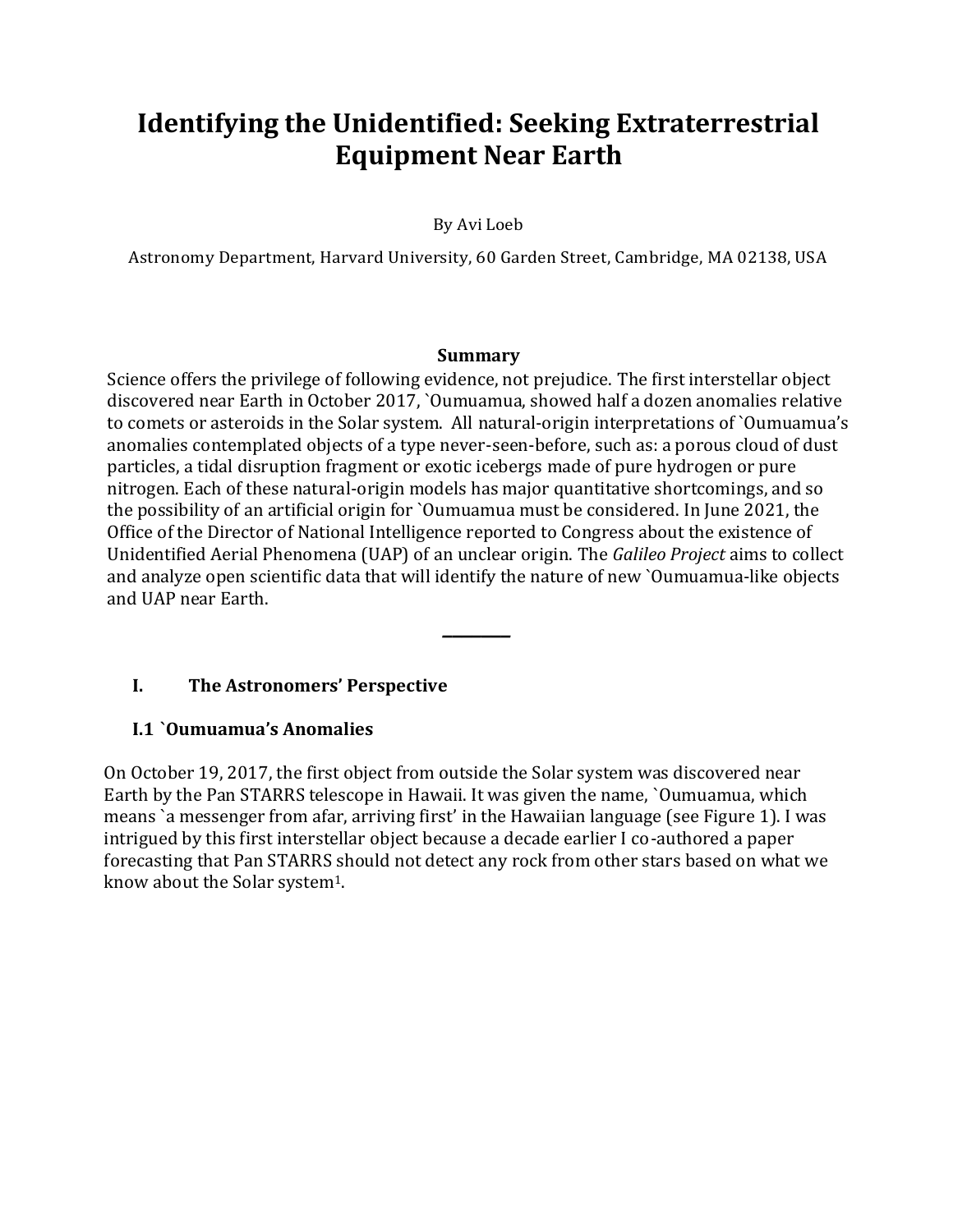

**Figure 1:** Combined telescope image of the first interstellar object `Oumuamua, circled in blue as an unresolved point source at the center. It is surrounded by the trails of faint stars, each smeared into a series of dots as the telescope snapshots tracked the moving `Oumuamua. (Credit: ESO/K. Meech et al.)

Astronomers initially assumed that `Oumuamua is a comet, because comets are most loosely bound to the Sun, residing in the Oort cloud at the periphery of the Solar system where they can be easily sent to interstellar space by the perturbation of a passing star. But there was no visible cometary tail around `Oumuamua. Moreover, a cometary origin implies that `Oumuamua would have inherited the motion of its parent star. But instead it was found to originate from the so-called "Local Standard of Rest" (see Figure 2). This frame averages over the motions of all stars near the Sun, and only 1 in 500 stars is so much at rest as `Oumuamua was in that frame, before the Sun kicked it gravitationally<sup>2</sup> (see Figure 3).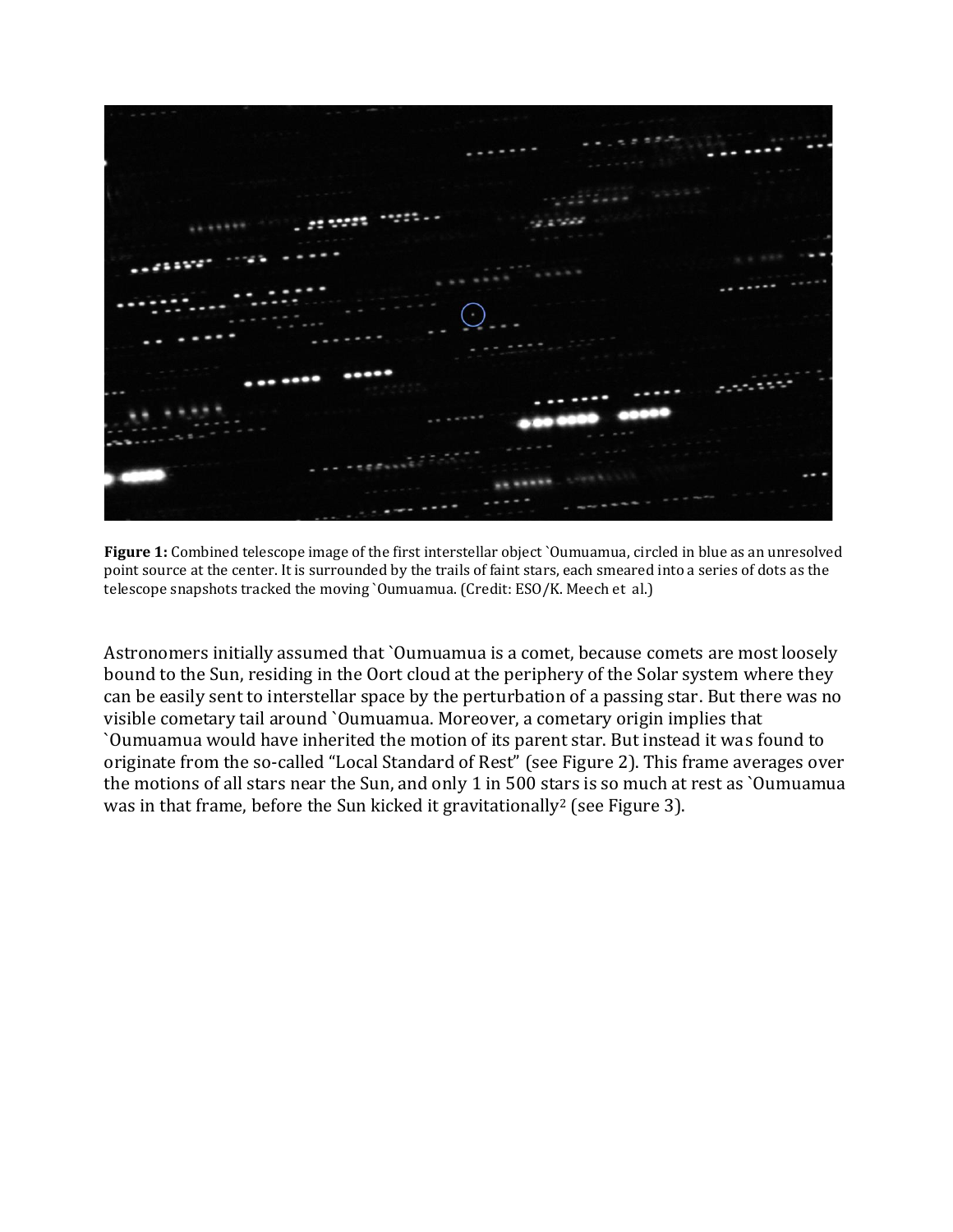

**Figure 2:** Sky path of `Oumuamua, labeled by date, as seen from Earth. The relative size of each circle gives a sense of the changing distance of `Oumuamua along its apparent trajectory. Also shown are the direction of motion of the Sun in the Local Standard of Rest (purple, labeled "Solar apex"), Venus (green), Mars (red) Uranus (turquoise) and the opposite direction to the motion of the Sun (purple, labeled "Solar antapex"). `Oumuamua's trajectory moved from the Local Standard of Rest to south of the ecliptic plane (marked by the thin yellow line) of the Solar System between September 2 and October 22, 2017. (Credit: JPL Horizons)

These were just the initial anomalies that made `Oumuamua different from all the comets and asteroids that we had seen before in the Solar system. As it tumbled every eight hours (see Figure 4), the brightness of sunlight reflected from it changed by a factor of ten. This meant that it has an extreme shape, which at the  $\sim$ 90% confidence level was disk-like<sup>3</sup>. The Spitzer Space Telescope did not detect any carbon-based molecules or dust around `Oumuamua, setting a tight limit on ordinary cometary activity<sup>4</sup>. The lack of heat - detectable in the infrared, placed an upper limit of about 200 meters on its size, the scale of a football field. But most remarkably, `Oumuamua exhibited an excess push away from the Sun which would have required it to lose  $\sim$ 10% of its mass if it was caused by the rocket effect from normal cometary evaporation5. An extensive evaporation of this magnitude was absolutely ruled out by the Spitzer telescope data; moreover, the repulsive force declined smoothly with distance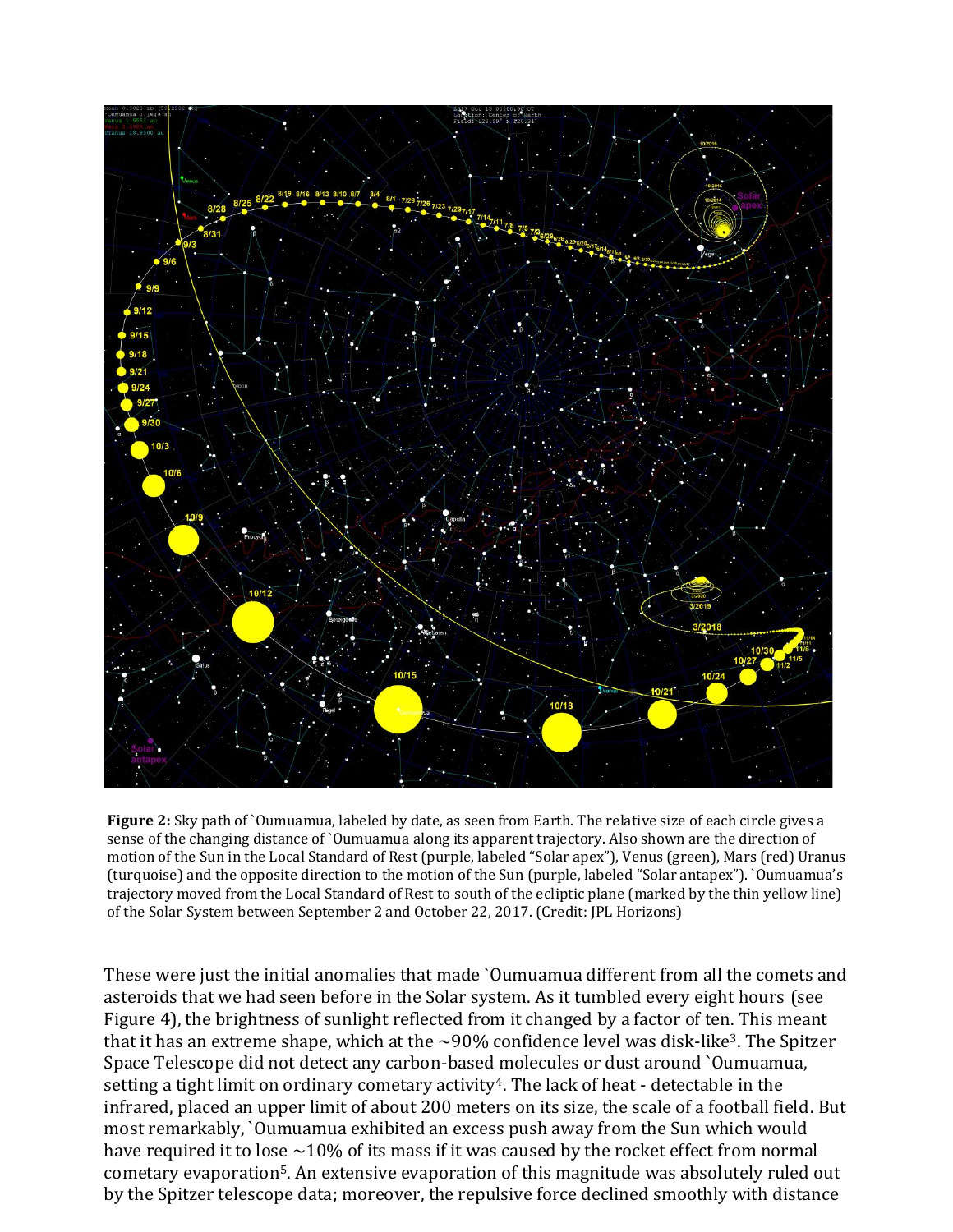from the Sun, showing no change in spin or sudden kicks as routinely observed from jets on the surface of comets<sup>6</sup>. Finally, there was no apparent cut-off in the push at the distance beyond which evaporation of water ice by sunlight is expected to stop (see Figure 5).



**Figure 3:** Trajectory of `Oumuamua through the Solar System. Unlike all asteroids or comets observed before, this orbit is not bound by the Sun's gravity. `Oumuamua originated from interstellar space and will return there with a velocity boost as a result of its passage near the Sun. Its hyperbolic orbit was inclined relative to the ecliptic plane of the Solar System and did not pass close to any of the planets on the way in. (Credit: ESO/K. Meech et al.).

The excess force without a cometary tail convinced me that this object is not a familiar rock. Since the push away from the Sun was consistent with a smooth inverse-square law, I reasoned that it may result from the reflection of sunlight from a thin object<sup>7</sup>. For the reflection of sunlight to exert a strong enough force, the object had to be thinner than a millimeter, like a light sail. Since nature does not make thin objects, I suggested that it might be artificial in origin $8-10$ .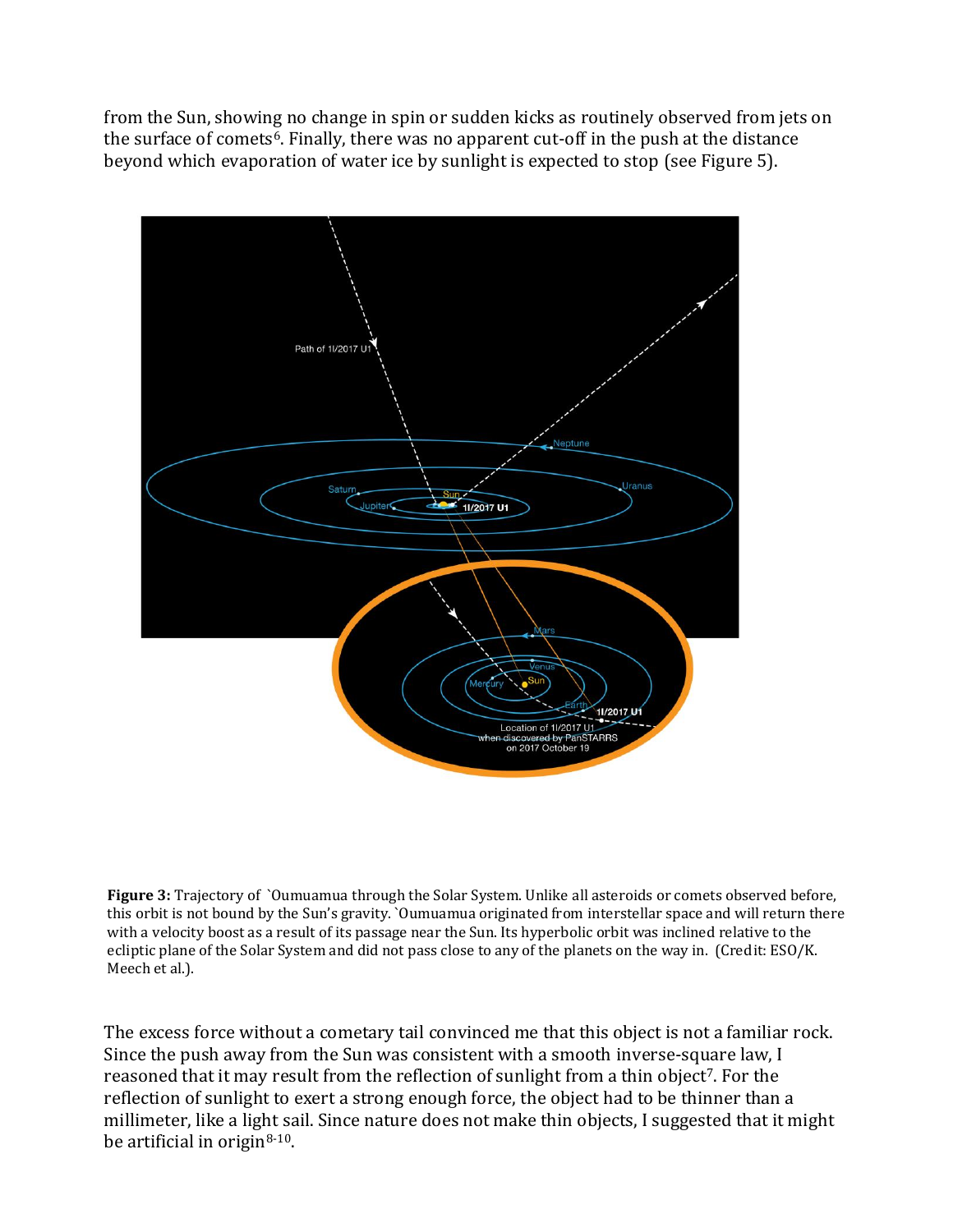

**Figure 4:** Variation in brightness of `Oumuamua as observed by various telescopes during three days in October 2017. Different colored dots represent measurements through different filters in the visible and near-infrared bands of the color spectrum. The amount of reflected sunlight changed periodically by about a factor of ten (2.5 magnitudes) as `Oumuamua rotated every 8 hours. This implied that it has an extreme shape which is at least ten times longer than it is wide when projected on the sky. The dashed white line shows the curve expected if `Oumuamua were an ellipsoid with a 1:10 aspect ratio. However, the best fit to the light curve from its tumbling motion implies a flattened, pancake-shaped configuration rather than an oblong, cigar-shaped object as commonly depicted in the media. (Credit: ESO/K. Meech et al.)

This possibility was intended to encourage scientists to obtain a high-resolution image of `Oumuamua-like objects in the future. It is often said that `a picture is worth a thousand words.' In my case, a picture is worth 66 thousand words, the number of words in my book titled, *Extraterrestrial*. I would have never written this book if we had a megapixel image of `Oumuamua.



**Figure 5:** Trajectory of `Oumuamua through the inner region of the Solar System, dated weekly. The planet positions are fixed at the time of `Oumuamua's closest approach to the Sun (perihelion) on September 9, 2017.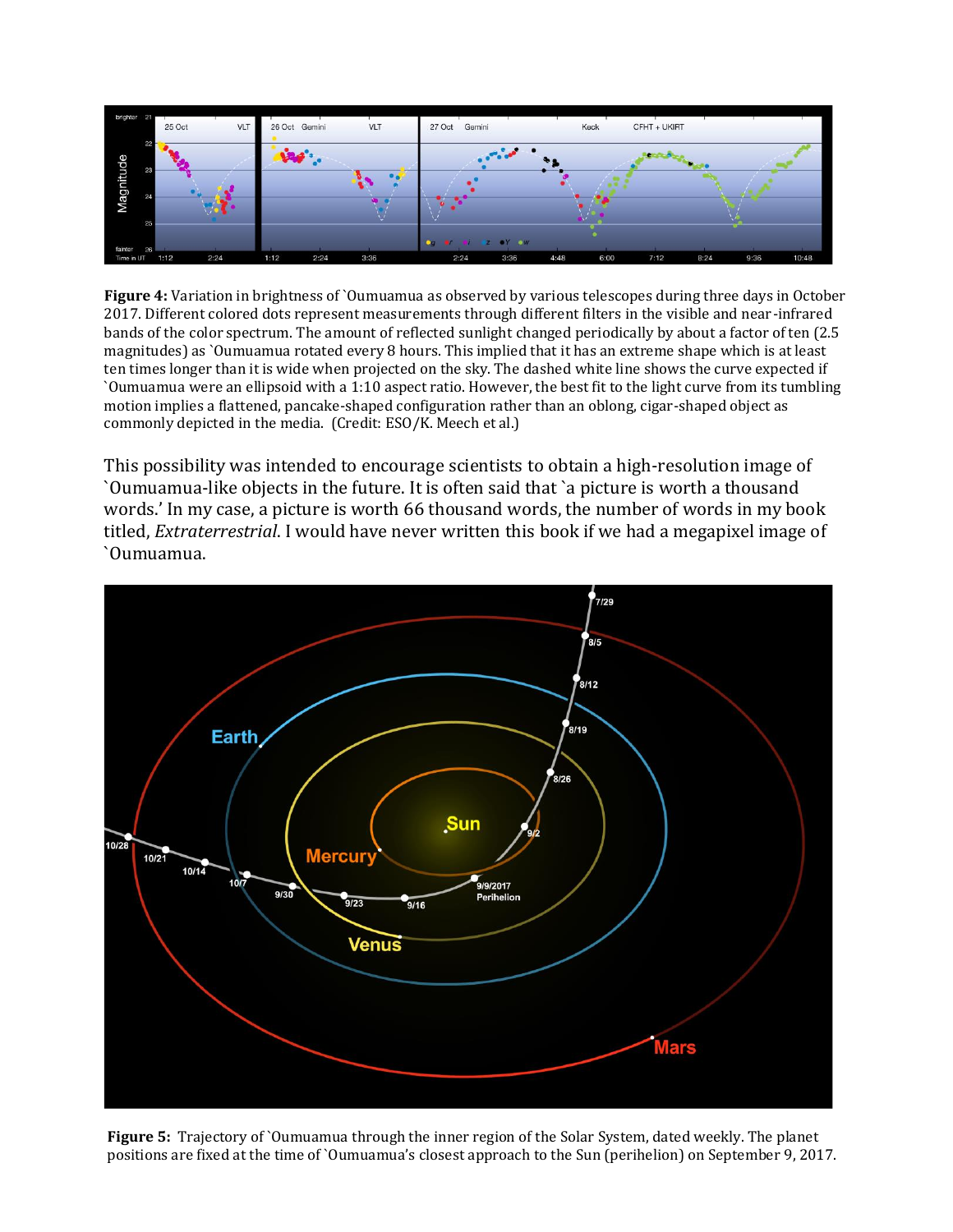In September 2020, another object<sup>11</sup> was discovered by Pan STARRS sharing `Oumuamua's anomalies of no cometary outgassing and excess push by reflection of sunlight. It was given the astronomical name 2020 SO and later found to be a rocket booster from a 1966 mission to the Moon. It had thin walls and hence a large area for its mass. It was not designed to be a light sail but was thin for a different purpose. Its discovery illustrates that the difference between a rock and an artificial object can be inferred from the unusual dynamics of an object. We know that humanity manufactured 2020 SO. The question is who manufactured `Oumuamua?

A cave dweller finding a cellphone would argue that it is a rock of a new type, in the same way that earthlings who studied the anomalies of the first interstellar object `Oumuamua suggested that it is a comet of a type "never seen before", such as an iceberg made of pure hydrogen or pure nitrogen, even though these possibilities face "serious difficulties" in the words of some of their proponents<sup>12</sup>. When a colleague of mine, specializing in solar system rocks, heard about `Oumuamua, he said: "this interstellar object is so weird … I wish it never existed." His statement explains why innovation is often suppressed in the face of anomalies. Mainstream scientists would prefer these anomalies to go away in order to maintain the prestige that they can forecast all data with their existing knowledge. They find anomalies to pose a threat to their status as "experts" in the field.

## **I.2 Possible Natural Origins and Their Challenges**

Astronomers who attempted to explain the anomalies of `Oumuamua by a natural origin were all forced to contemplate objects that were never seen before, with major quantitative challenges. These possibilities are:

- (i) a porous structure with a mean density a hundred times lower than air<sup>13-14</sup> which is unlikely to maintain its integrity after being heated to hundreds of degrees by the Sun;
- (ii) fragments from tidal disruption<sup>15</sup> whose shape is more likely to be that of a cigar than a disk as inferred for `Oumuamua;
- (iii) an iceberg of molecular hydrogen<sup>16</sup> which evaporates too quickly along its interstellar journey<sup>17</sup> (see Figure 6);
- (iv) a nitrogen iceberg chipped off the surface of a planet like Pluto around another star<sup>18</sup> – a mechanism that cannot supply enough material to explain the implied abundance of objects like `Oumuamua<sup>12,19-20</sup> (see Figure 7).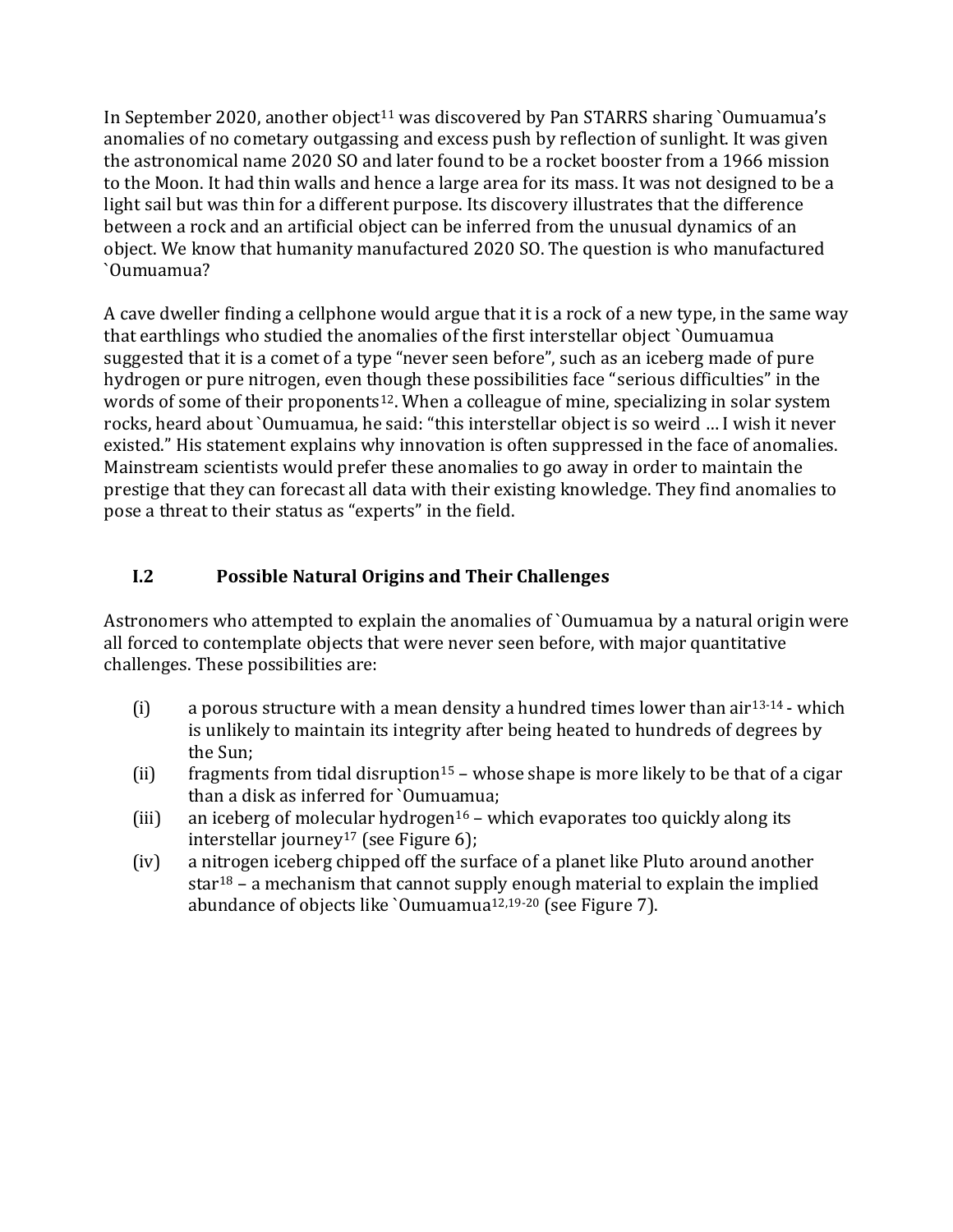

Figure 6: Comparison of various destruction timescales for a hydrogen H<sub>2</sub> iceberg (slanted colored lines) as a function of the object radius (in meters) to the travel time from the likely source of a giant molecular cloud at a distance of 5.2 kpc, assuming a characteristic speed of 30 km s−1 (horizontal black line). (Credit: Ref. 17)



**Figure 7:** Erosion time by cosmic rays for various types of ices including nitrogen N2 (solid red line), CO (dashed green line), CO2 (dotted blue line), and CH4 (dash-dot magenta line) in comparison with the suggested travel time of ~0.5 Gyr for 'Oumuamua (solid black line). A short travel time, would imply origin from nearby young stars, which are much less abundant than old stars. This makes the required nitrogen mass budget untenable. (Credit: Ref. 20)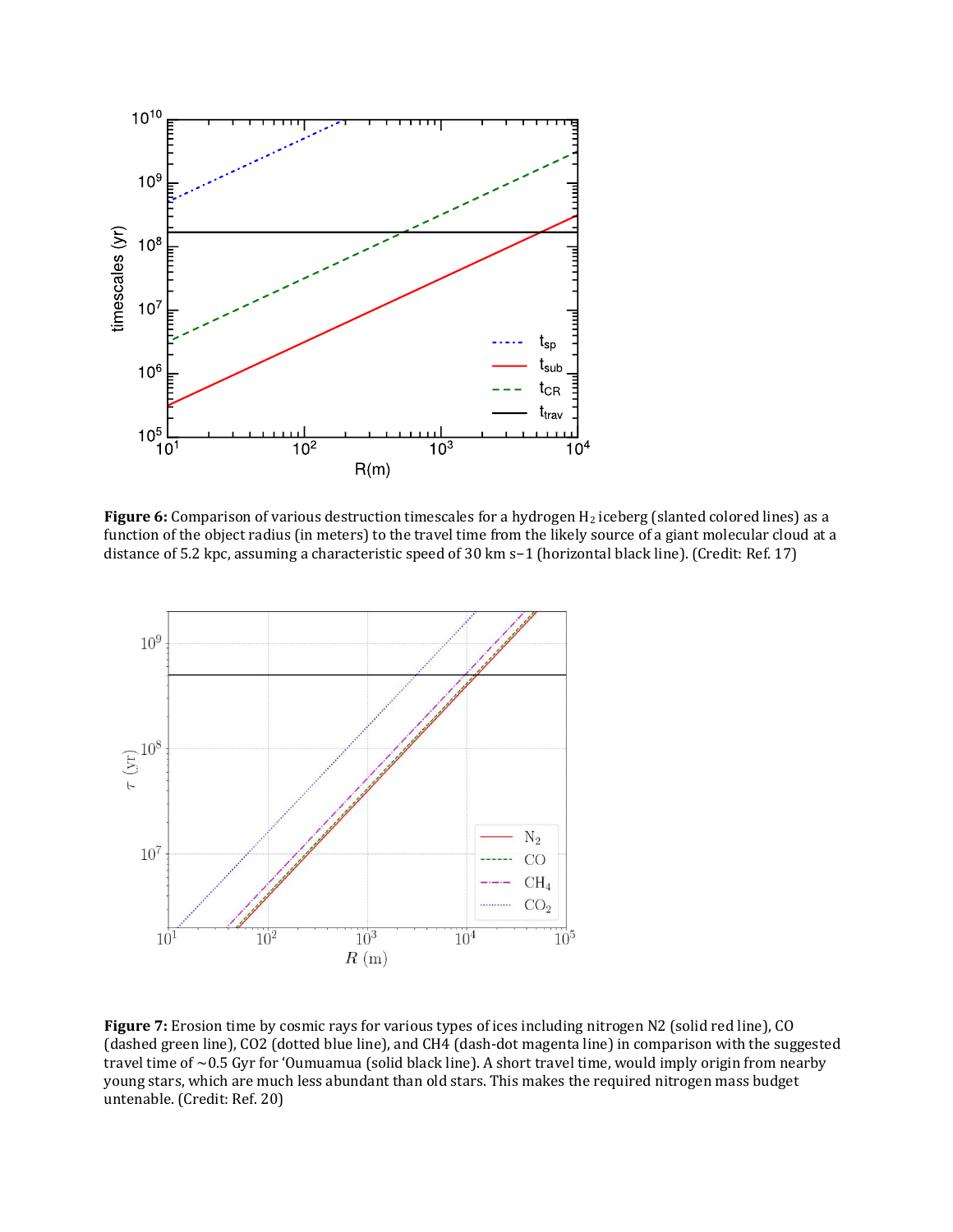# **I.3 The Possibility of an Artificial Origin**

Given these challenges to natural origins of `Oumuamua and the similarity in the anomalous dynamics of 2020 SO and `Oumuamua, the possibility of an artificial origin should be left on the table (see Figure 8).

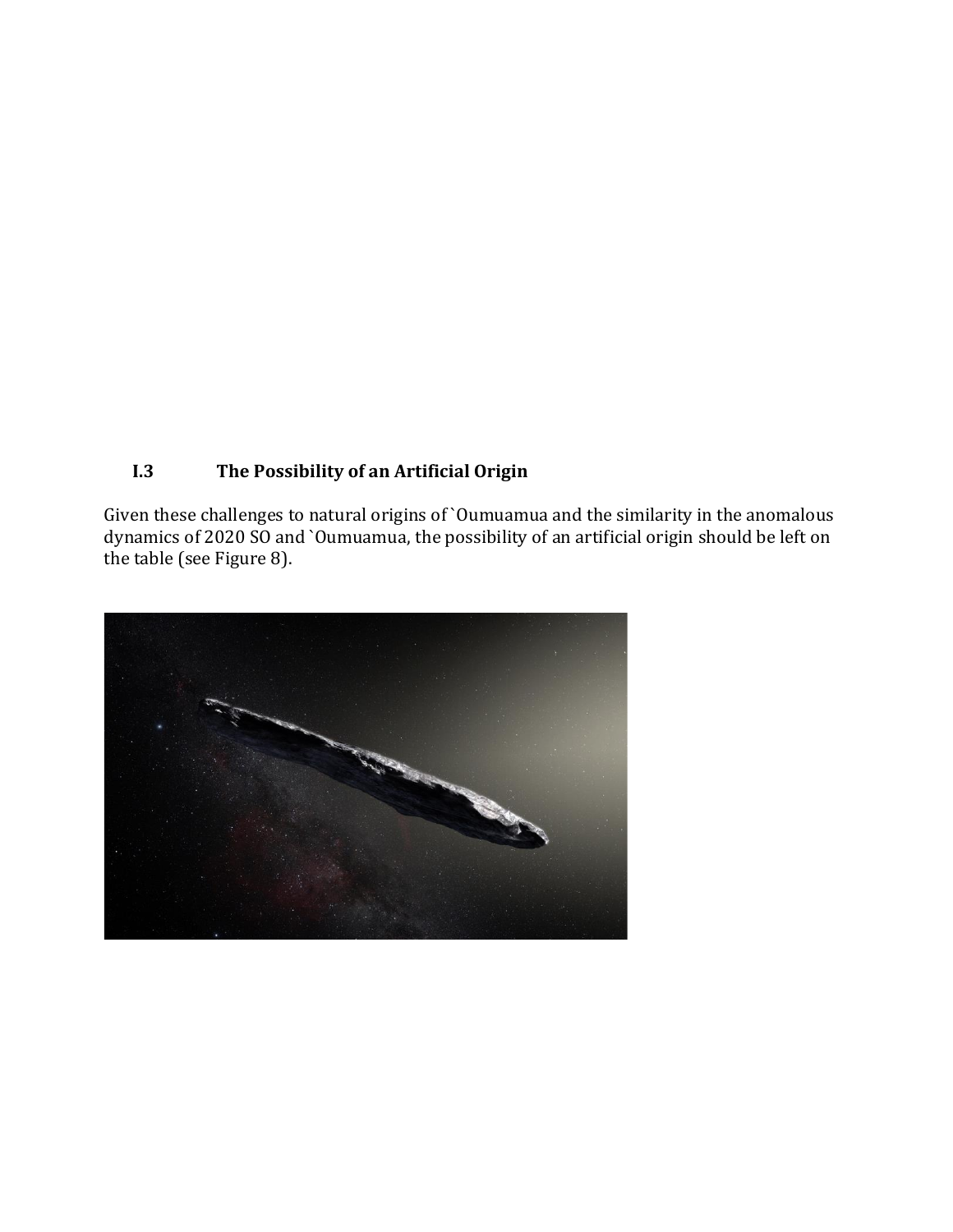

**Figure 8:** Artist's impressions of two possible shapes for `Oumuamua. The object's length is estimated to be between tens to hundreds of meters, up to the size of a football field. It is either an oblong, cigar-shaped rock - as depicted in the upper image (Credit: ESO/M. Kornmesser), or a flattened, pancake-shaped object - as shown in the lower image (Credit: Mark Garlick). The pancake shape provides the best fit to `Oumuamua's light curve3. Even a razor-thin object, like a flat sheet of paper, would appear to possess some width when projected at a random orientation on the sky, so the intrinsic aspect ratio of `Oumuamua can be much smaller than the value of 1:10 inferred from its light curve.

Thanks to the generous donations from people who were inspired by the vision of my book *Extraterrestrial*, I was able to inaugurate in July 2021 the *Galileo Project*21. One of the major goals of the project is to search for `Oumuamua-like objects in future surveys, like with the upcoming Vera Rubin Observatory. An early alert to `Oumuamua-like objects would allow to design of a space mission that will intercept their trajectories and take close-up photographs of them. Such data could resolve their nature and unambiguously determine whether they are natural or artificial in origin.

Finding equipment from an extraterrestrial technological civilization would have a major impact on the future of humanity. Here's hoping that we will be open minded enough to search for objects that resemble the equipment that our technological civilization is launching to space. We know that half of the Sun-like stars host a planet the size of the Earth roughly at the same separation<sup>22</sup>. Many of these stars formed billions of years before the Sun, allowing for the possibility that numerous probes were sent to interstellar space. Ridiculing the notion that `Oumuamua may have been artificial in origin will not get rid of our neighbors23. As Galileo Galilei instructed us four centuries ago, the nature of celestial objects must be found through our telescopes rather than philosophical prejudice.

## **II. The Government's Perspective: Unidentified Aerial Phenomena (UAP)**

## **II.1 The ODNI Report and the new UAP Office**

On June 25, 2021, the Office of the Director of National Intelligence (ODNI) delivered a [report](https://www.dni.gov/files/ODNI/documents/assessments/Prelimary-Assessment-UAP-20210625.pdf) to Congress about Unidentified Aerial Phenomena (UAP) whose nature is unclear. Six months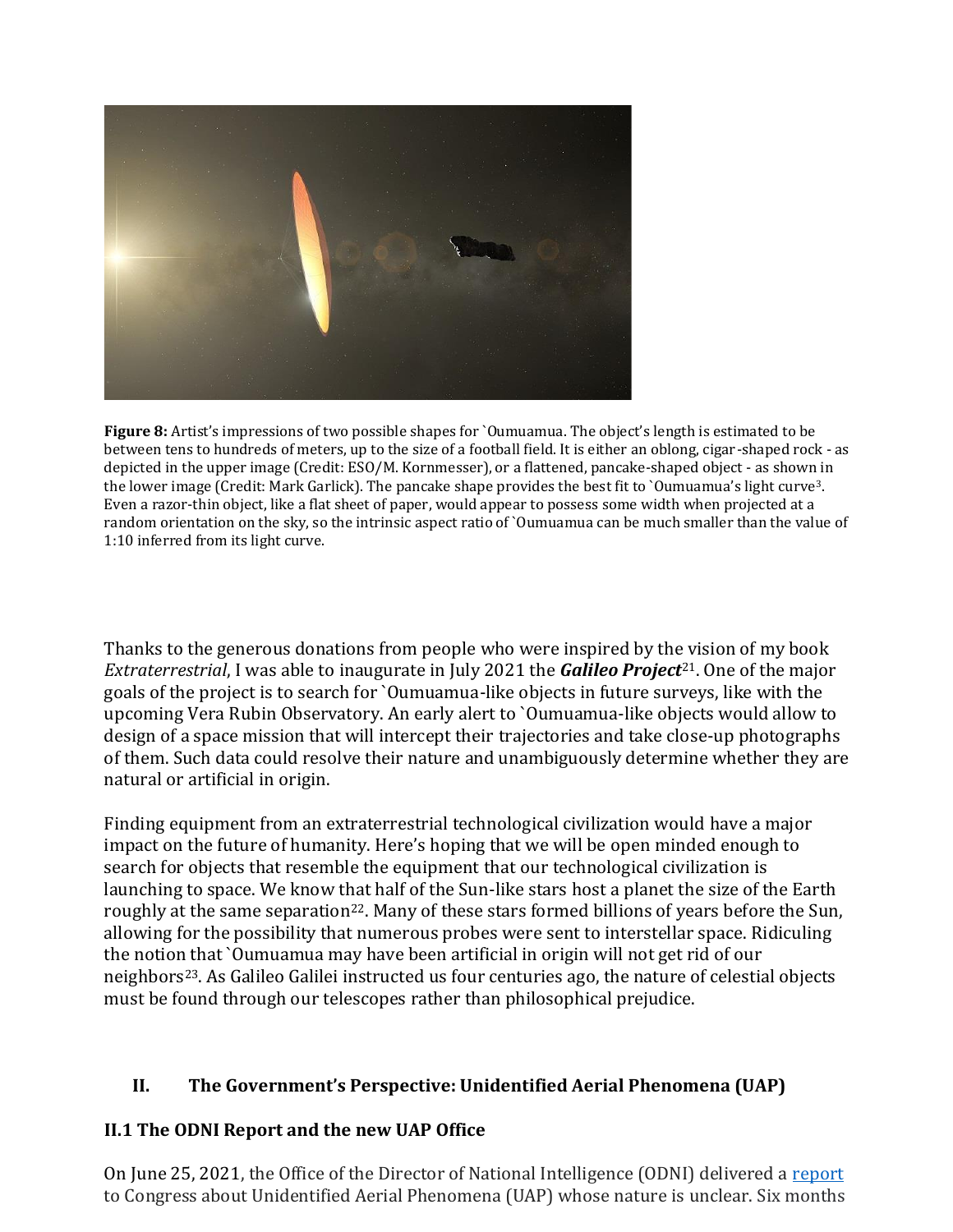after the [ODNI report,](https://www.dni.gov/files/ODNI/documents/assessments/Prelimary-Assessment-UAP-20210625.pdf) [President Biden](https://thehill.com/people/joe-biden) signed into law — with bipartisan support in Congress — the establishment of a new UAP office. This office, to operate by June 2022, will have the authority to start a coordinated effort of reporting and responding to UAP and significantly improve data-sharing between government agencies on UAP sightings. This new office will be administered jointly between the Secretary of Defense and the Director of National Intelligence, and will empower military and civilian personnel as well as the Intelligence Community to report incidents and information involving UAP.

I was recently asked why the search for [extraterrestrial techno-signatures](https://www.hup.harvard.edu/catalog.php?isbn=9780674987579) would be of interest to a common person, like a taxi driver worried about paying the rent. Interestingly, the congressional task for the new UAP office involves a science plan that [aims to:](https://lweb.cfa.harvard.edu/~loeb/NDAA22.pdf) *"(1) account for characteristics and performance of unidentified aerial phenomena that exceed the known state of the art in science or technology, including in the areas of propulsion, aerodynamic control, signatures, structures, materials, sensors, countermeasures, weapons, electronics, and power generation; and (2) provide the foundation for potential future investments to replicate any such advanced characteristics and performance."* The taxi driver would care about the second item if it would offer an opportunity for a higher paying job in driving a faster transportation device.

## **II.2 The Galileo Project**

A month after the ODNI report, a new scientific research project which I am heading, was announced on July 26, 2021. This so-called *[Galileo Project](https://projects.iq.harvard.edu/galileo)*, pioneers a search for extraterrestrial equipment near Earth. It has two branches: the first aiming to identify the nature of interstellar objects that do not resemble comets or asteroids, like *`Oumuamua*, and the second to understand UAP similar to those mentioned in the recent [ODNI report.](https://www.dni.gov/files/ODNI/documents/assessments/Prelimary-Assessment-UAP-20210625.pdf) The project is supported by generous donations to my research funds at Harvard University.

By now, the Galileo research team includes more than a hundred scientists who plan to assemble the first telescope system on the roof of the **Harvard College Observatory** in spring 2022. The system will record continuous video and audio of the entire sky in the visible, infrared and radio bands, and track objects of interest. Artificial intelligence algorithms will distinguish birds from drones, airplanes or something else. Once the first system will operate successfully, the *[Galileo Project](https://projects.iq.harvard.edu/galileo)* will make copies of it and distribute them in many geographical locations.

The *[Galileo Project](https://projects.iq.harvard.edu/galileo)* has drawn a remarkable base of expert volunteers, from astrophysicists and other scientific researchers, to hardware and software engineers, to non-science investigators and generalists who volunteer their time and effort to the project in various ways. The project brings together a broad community of members, including believers and skeptics, united by the pursuit of evidence through new telescopes without prejudice. The project values the input of many different voices since its main conclusions will be guided by evidence and not prejudice. The rapid progress it already made is a testament to its open approach. As different as the perspectives of the researchers and affiliates may be, however, *every* contributor to the *[Galileo Project](https://projects.iq.harvard.edu/galileo)* is bound by the following ground rules:

1. The *[Galileo Project](https://projects.iq.harvard.edu/galileo)* is only interested in openly available scientific data and a transparent analysis of it. Thus, classified information, which cannot be shared with all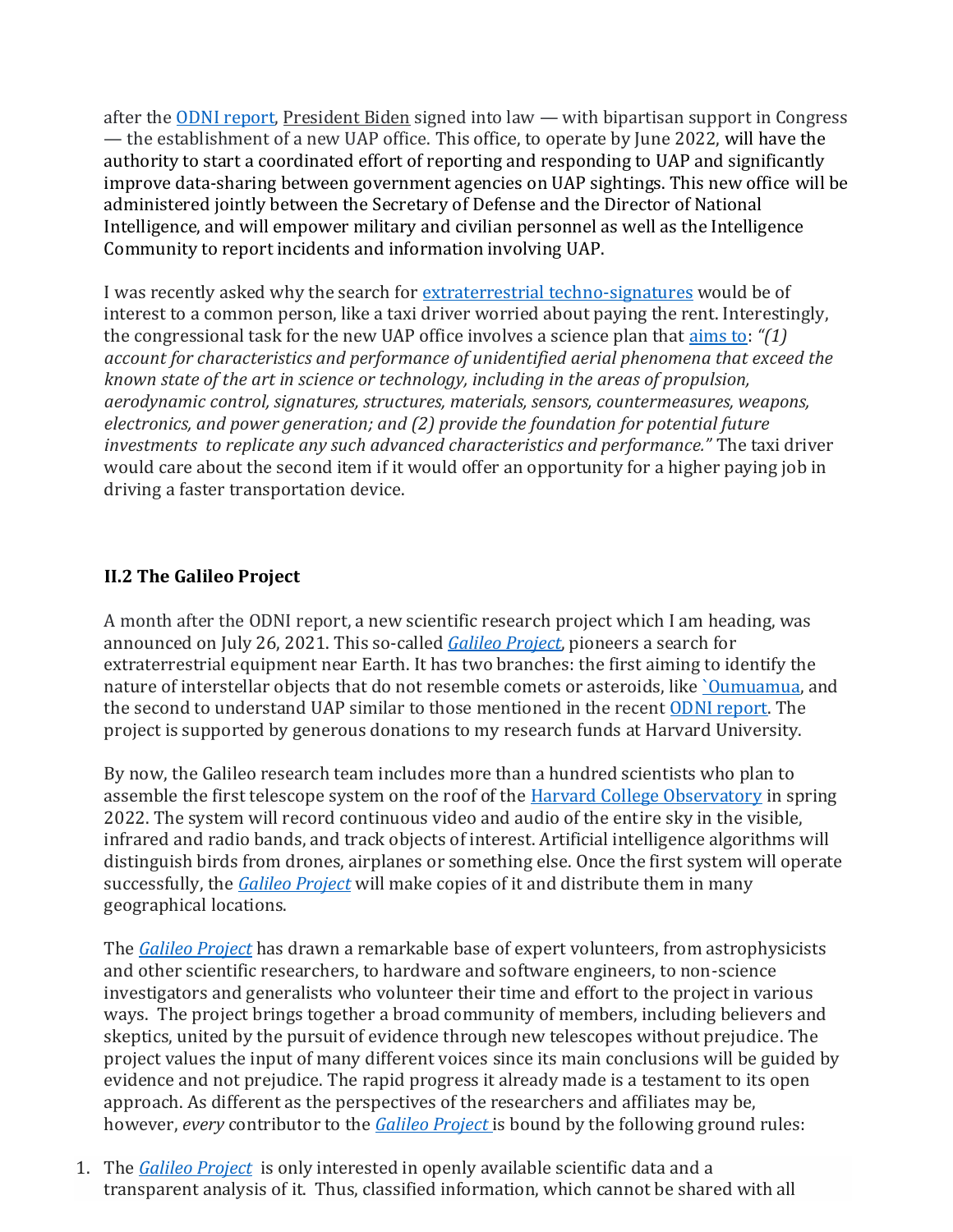scientists, cannot be used. Such information would compromise the scope of our scientific research program, which is designed to acquire valid scientific data and provide transparent analysis of this data.

2. The analysis of the data will be based on known physics and will not entertain fringe ideas about extensions to the standard model of physics. The data will be published and available for peer review as well as to the public, when such information is ready to be made available. The scope of the research efforts will always remain in the realm of scientific hypotheses, tested through rigorous data collection and sound analysis.

The Galileo team developed a design of telescope systems optimized for imaging UAP, as well as a blueprint for a space mission to image unusual interstellar objects like [`Oumuamua.](https://en.wikipedia.org/wiki/%CA%BBOumuamua)

The outcome of scientific research cannot be forecasted. Here's hoping that the findings of the *[Galileo Project](https://projects.iq.harvard.edu/galileo)* will be the highlight of the next decade in Astronomy. As Robert Frost noted in his poem "[The Road Not Taken](https://www.artofadventure.net/two-paths-and-the-road-not-taken/)":*"Two roads diverged in a yellow wood… I took the one less traveled by, And that has made all the difference."* There is a great advantage to taking the road not taken. If there is any low hanging fruit along that path, the *[Galileo Project](https://projects.iq.harvard.edu/galileo)* will harvest it.

## **II.3 Looking Down at UAP**

UAP are often found by looking up**.**

But it is also possible to find UAP by looking down, from satellites that image the Earth. For example, *[Planet Labs](https://www.planet.com/)* uses its fleet of 210 CubeSat miniature satellites, called *Doves*, to image the entire Earth once a day with a spatial resolution of a dozen feet per pixel. Planet Labs was founded in a garage, similarly to Google. When speaking with the company leaders, I joked that we need to build more garages in Silicon Valley – not for the purpose of storing cars but to provide cheap space for teams of young innovators.

The *[Galileo Project](https://projects.iq.harvard.edu/galileo/)* aims to unravel the nature of UAP. Aside from building ground-based telescope systems, the Project plans to use satellite data in searching for UAP from above.

Artificial Intelligence (AI) algorithms can distinguish extraterrestrial equipment from familiar objects like a meteor, or an atmospheric phenomenon. Since there are no birds, airplanes or lightnings above the Earth's atmosphere, any object with an elevation larger than 50 kilometers would appear highly unusual, as long as it is not a rare meteorite.

The simplest method to address this task was defined by Arthur Conan Doyle in "*[The Case-](https://gutenberg.net.au/ebooks01/0100291h.html)[Book of Sherlock Holmes](https://gutenberg.net.au/ebooks01/0100291h.html)*", where he [stated:](https://srtklaw.com/thought/when-you-have-eliminated-all-which-is-impossible-then-whatever-remains-however-improbable-must-be-the-truth-arthur-conan-doyle-the-case-book-of-sherlock-holmes/) "*When you have eliminated all which is impossible, then whatever remains, however improbable, must be the truth.*" Deduction by elimination is the best way for a cave dweller to conclude that a cell phone is not a shiny rock, based on the device's ability to record voices and images. Similarly, when analyzing new data from telescopes, the AI algorithms of the *[Galileo Project](https://projects.iq.harvard.edu/galileo/)* could separate unfamiliar objects from those that are natural - like birds and meteors, or human made – like drones and airplanes. This could be part of a learning experience because: "*Whatever remains, however improbable, must be the truth*."

An artificial object from an extraterrestrial origin can be distinguished from a terrestrial object, not just by resolving unusual bolts or labels imprinted on its hardware but also by noticing unusual behavior while physical markers remain unresolved. Behavioral anomalies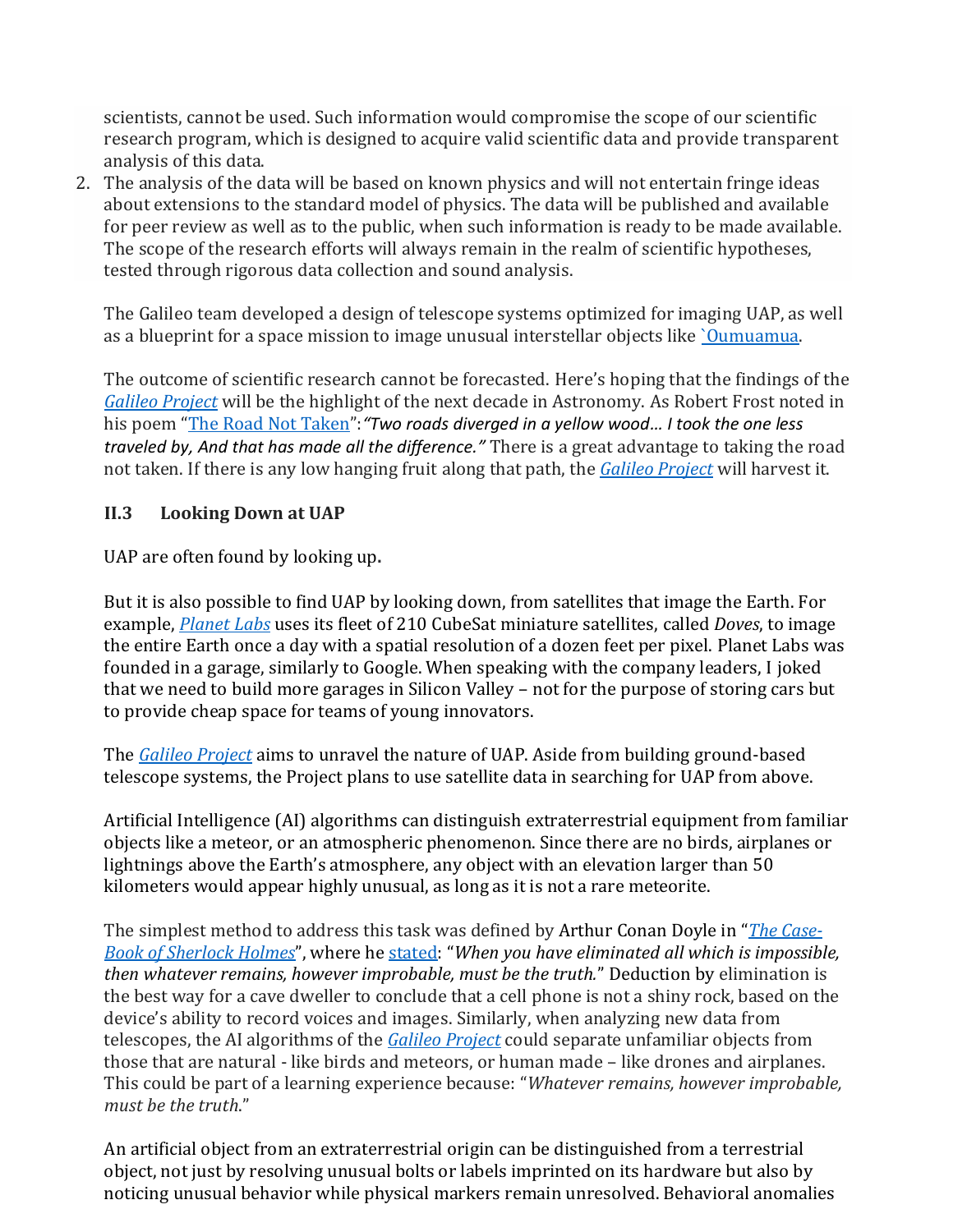include motion at unprecedented speeds or accelerations, not accessible to human-made or natural phenomena, as well as intelligent activity - seeking information or responding to circumstances in ways that cannot be mimicked by familiar objects. We use behavioral traits routinely in our daily life to recognize intelligent people even before engaging with them. The combination of unusual physical and behavioral characteristics could establish the case for extraterrestrial technological equipment beyond a reasonable doubt.

Once extraterrestrial equipment is identified, the main challenge shifts to figuring out its purpose. Knowing the intent of visitors to our home is of upmost importance in guiding us how to engage with them. An encounter with an extraterrestrial visitor could be easily misinterpreted, as in the *[Trojan horse](https://www.britannica.com/topic/Trojan-horse)* story of Greek mythology, especially if the guest's AI system is far more advanced than our natural intelligence.

The extraterrestrial hardware may take advantage of the physical reality that goes beyond our current scientific understanding. This would be natural if the object was manufactured by a scientific culture whose scientific knowledge base was far more advanced than our centuryold understanding of quantum mechanics and gravity.

We are confident that our understanding of the universe is incomplete, because we label two of its most abundant constituents as ["dark matter" and "dark energy"](https://science.nasa.gov/astrophysics/focus-areas/what-is-dark-energy), for lack of a better knowledge of their nature. We only know that dark matter induces attractive gravity like the ordinary matter we find on Earth, whereas dark energy induces repulsive gravity - triggering the accelerated expansion of the Universe.

If an extraterrestrial technological civilization was able to harness these unknown but most abundant cosmic constituents to fuel the propulsion of its engineered vehicles, the *[Galileo](https://projects.iq.harvard.edu/galileo/)  [Project](https://projects.iq.harvard.edu/galileo/)* telescopes would not detect the standard exhaust plumes that usually surround human-made crafts.

The known laws of physics and mathematics must apply to all technological civilizations that ever existed in the 13.8 billion years since the Big Bang. Nevertheless, there might still be propulsion and communication capabilities beyond our imagination, consistent with our current knowledge. In that case, an encounter with extraterrestrial equipment will educate us about nature itself and not just about the existence of other civilizations beyond ours. The new lesson about nature might be far more important because it will broaden our understanding of the universe at large. The eureka experience would be similar to a cave dweller finding a cell phone and learning about distant landscapes, far beyond those experienced, based on the images stored in the cell phone.

By watching human history, an interstellar committee might decide that there is no evidence for intelligence in the Solar system as of yet. But our AI systems might receive a higher score by having a kinship with their technological relatives, those AI systems produced by extraterrestrials. Here's hoping that our technological kids, namely the AI systems we develop, will do better than humans. In the bigger scheme of the universe, the sky's the limit.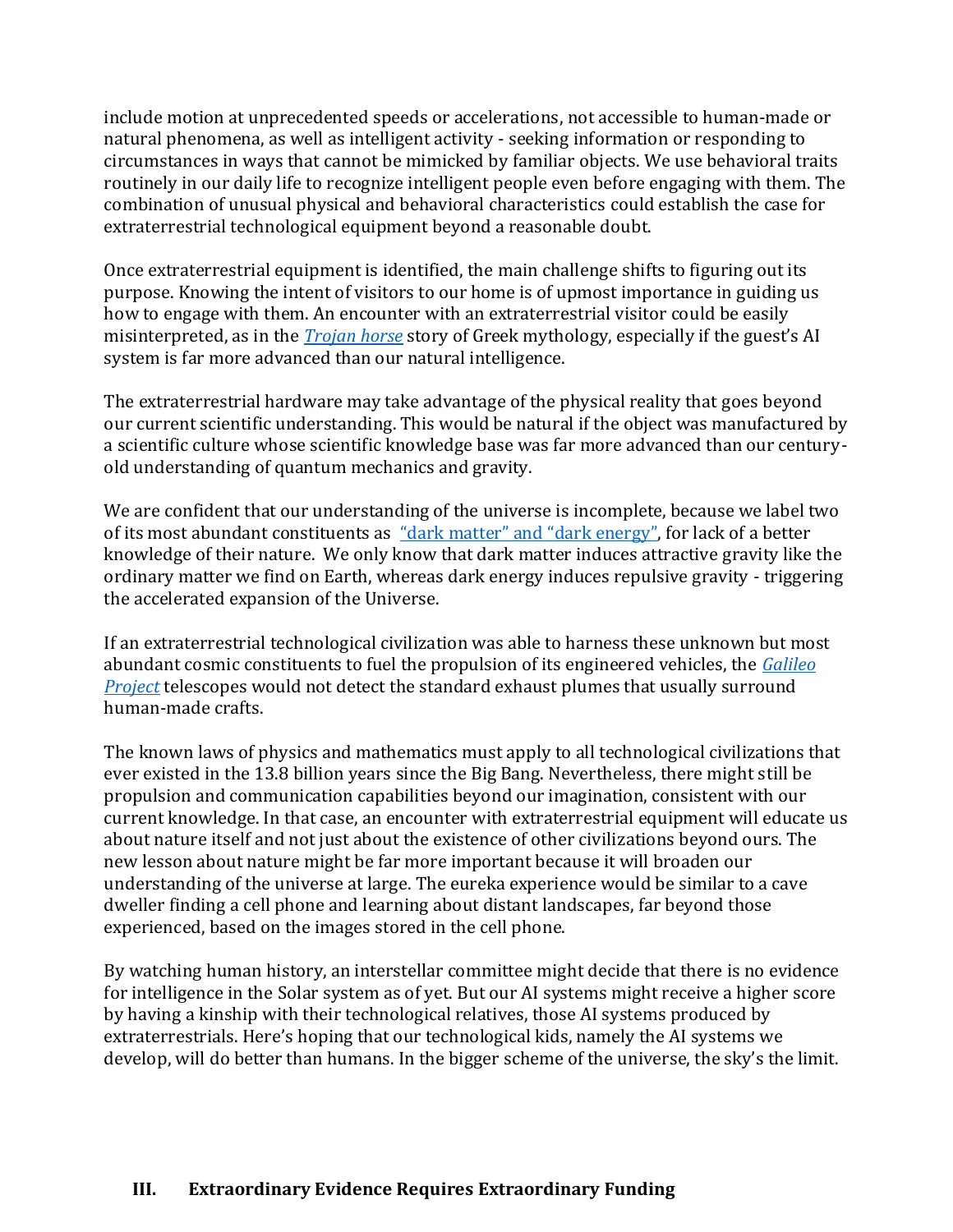The *National Defense Authorization Act* specifies the amount of money that the nation allocates to defending itself against the threat from other nations. For *Fiscal Year 2022*, it is 768 billion dollars, a hundred times more than the budget of the largest scientific projects, such as the *Large Hadron [Collider](https://home.cern/science/accelerators/large-hadron-collider)* or the *James Webb Space [Telescope](https://www.jwst.nasa.gov/)*. Since these projects took decades and involved multiple nations, one concludes that the monetary priority of defense-related concerns is currently thousands of times higher than the largest science projects that humanity contemplates.

As already mentioned, the *[Galileo Project](https://projects.iq.harvard.edu/galileo)* engages in a scientific search for objects near Earth that might have been artificially produced by an extraterrestrial technological civilization. Lets imagine a situation where one of these telescopes will discover undisputable evidencefor extraterrestrial equipment. This finding would obviously be of great scientific and international importance, not adhering to the borders between nations. As a result, we might realize that we are being childlike in focusing on conflicts among nations while something bigger exists out there.

Now, lets go one step further and imagine that the political system will subsequently change its priorities by realizing that learning about more advanced neighbors on our cosmic block is of higher priority than national security. If a trillion dollar per year wasallocated to learning more about our cosmic neighborhood, what could we do with it?

The first action item would have been to passively observe our cosmic environment with new telescope systems. This effort would constitute a scaled-up version of the *[Galileo](https://projects.iq.harvard.edu/galileo) [Project](https://projects.iq.harvard.edu/galileo)*, using bigger telescope apertures and more observatories around the globe and in space. They would provide us with new scientific information of higher fidelity and quantity, as we look around into space.

The second agenda item would have been to design new space missions that will explore the environment far from Earth. A robot like the *[Perseverance](https://mars.nasa.gov/mars2020/) Rover* explores the surface of Mars by following orders from engineers at the *[Jet Propulsion Laboratory](https://www.jpl.nasa.gov/news/biggest-moments-on-mars-nasas-perseverance-rover-2021-year-in-review)* in Pasadena. More ambitious space missions could launch autonomous systems, equipment with artificial intelligence (AI) and machine-learning capabilities. With current propulsion technologies, voyages exploring interstellar space - light years beyond the solar system, would take tens of thousands of years to reach their destinations and cannot be guided by timely communication from Earth. Hundreds of billions per year could be spent on developing propulsion, communication, AI and 3D-printing technologies that will be used in these expeditions and then sending numerous probes to explore our cosmic neighborhood and report back. The search for new information will likely accelerate over time. The more we will spend on searching for intelligent neighbors, the more questions our findings might raise.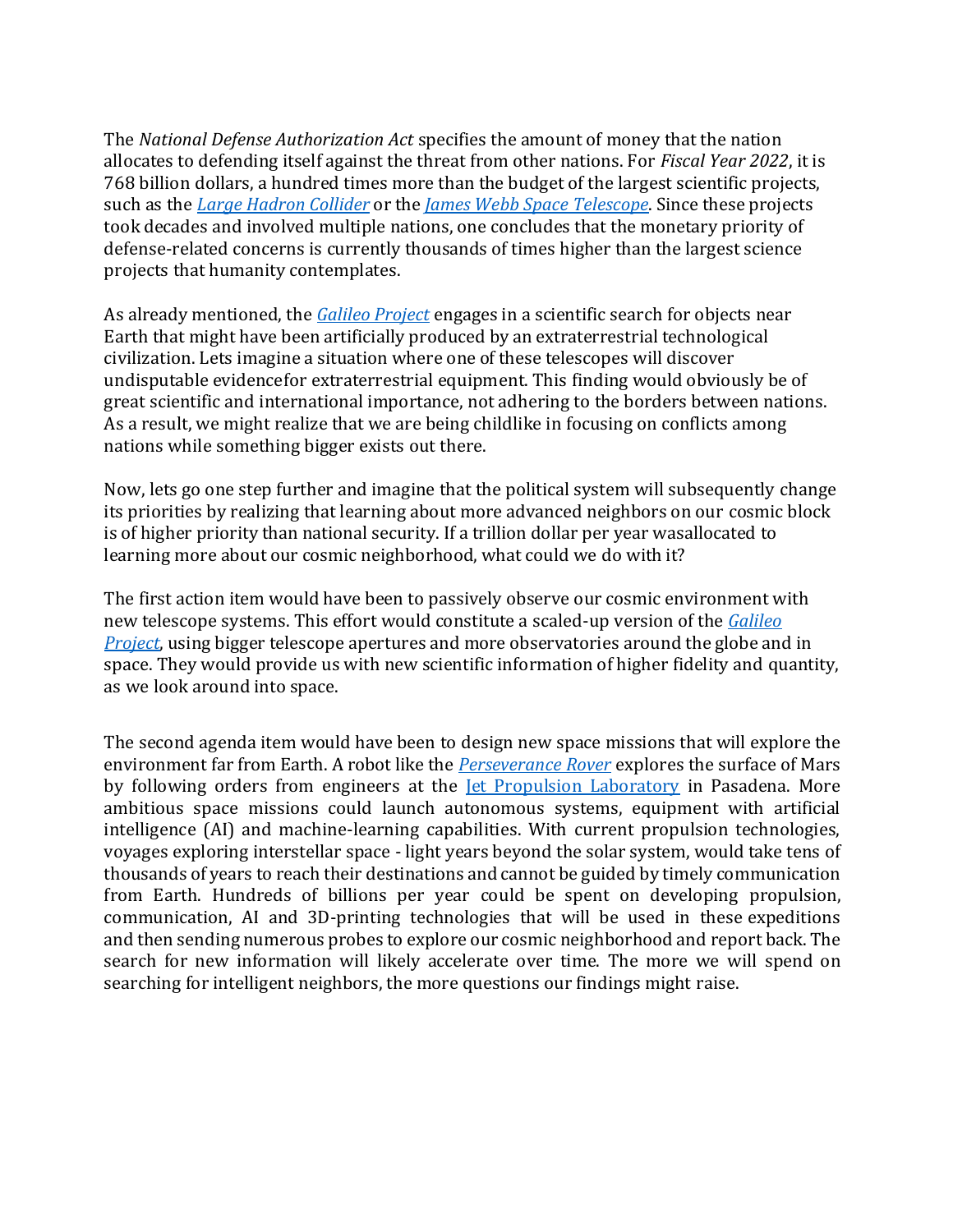Finally, we will need to consider societal implications by establishing an organization that will represent Earthlings and by exploring the reorganization of human society on Earth as a result of the broader perspective we gain by retrieving new information about our extraterrestrial neighbors.

The scientific exploration of other technological civilizations in interstellar space will lift our spirit away from the pitiful mud-wrestling on social media and international politics. There might be something bigger out there, and we better learn more about it by changing our priorities.

My bottom line is simple: extraordinary evidence requires extraordinary funding. We could end up investing a trillion dollar per year in what may ultimately matter the most after the Sun will boil off all the oceans on Earth. As Oscar Wilde [noted](https://www.goodreads.com/quotes/25-we-are-all-in-the-gutter-but-some-of-us): "we are all in the gutter, but some of us are looking at the stars."

#### **ABOUT THE AUTHOR**



#### **AviLoeb**

Avi Loeb is the head of the Galileo Project, founding director of Harvard University's - Black Hole Initiative, director of the Institute for Theory and Computation at the Harvard-Smithsonian Center for Astrophysics, and the former chair of the astronomy department at Harvard University (2011-2020). He chairs the advisory board for the Breakthrough Starshot project, and is a former member of the President's Council of Advisors on Science and Technology and a former chair of the Board on Physics and Astronomy of the National Academies. He is the bestselling author of "*[Extraterrestrial:](https://www.hmhbooks.com/shop/books/Extraterrestrial/9780358274551) The First Sign of [Intelligent](https://www.hmhbooks.com/shop/books/Extraterrestrial/9780358274551) Life Beyond Earth*" and a co-author of the textbook "*[Life in the Cosmos](https://www.hup.harvard.edu/catalog.php?isbn=9780674987579)*."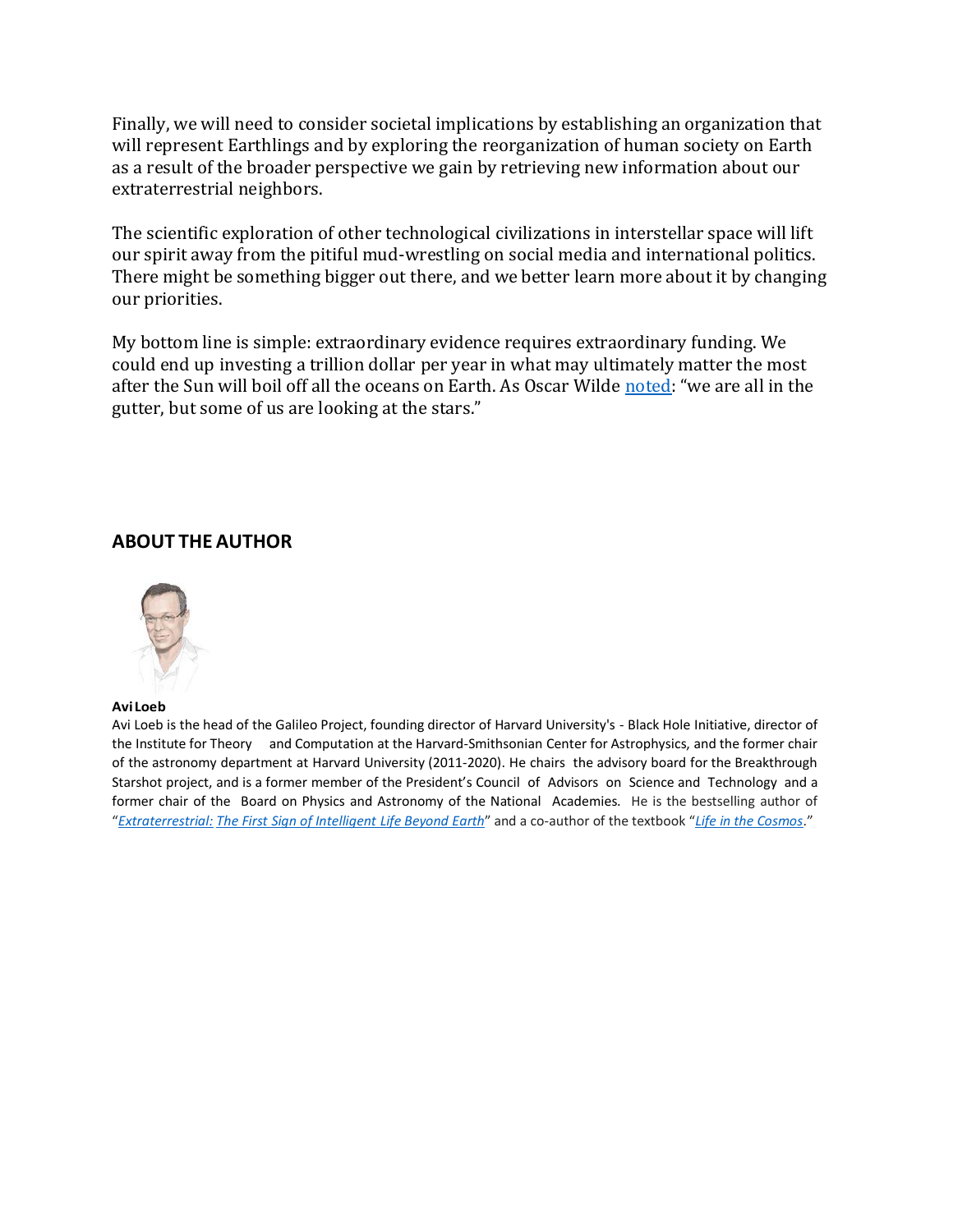#### **References**

- 1. [Moro-Martin, A., Turner, E.L., Loeb, A. 2009. Will the Large Synoptic Survey](https://ui.adsabs.harvard.edu/abs/2009ApJ...704..733M/abstract)  [Telescope Detect Extra-Solar Planetesimals Entering the Solar System?. The](https://ui.adsabs.harvard.edu/abs/2009ApJ...704..733M/abstract)  Astrophysical Journal 704, 733–[742. doi:10.1088/0004-637X/704/1/733](https://ui.adsabs.harvard.edu/abs/2009ApJ...704..733M/abstract)
- 2. [Mamajek, E. 2017. Kinematics of the Interstellar Vagabond 1I/Oumuamua \(A/2017](https://ui.adsabs.harvard.edu/abs/2017RNAAS...1...21M/abstract)  [U1\). Research Notes of the American Astronomical Society 1. doi:10.3847/2515-](https://ui.adsabs.harvard.edu/abs/2017RNAAS...1...21M/abstract) [5172/aa9bdc](https://ui.adsabs.harvard.edu/abs/2017RNAAS...1...21M/abstract)
- 3. [Mashchenko, S. 2019. Modelling the light curve of `Oumuamua: evidence for torque](https://ui.adsabs.harvard.edu/abs/2019MNRAS.489.3003M/abstract)  [and disc-like shape. Monthly Notices of the Royal Astronomical Society 489, 3003](https://ui.adsabs.harvard.edu/abs/2019MNRAS.489.3003M/abstract)– [3021. doi:10.1093/mnras/stz2380](https://ui.adsabs.harvard.edu/abs/2019MNRAS.489.3003M/abstract)
- 4. [Trilling, D.E. and 22 colleagues 2018. Spitzer Observations of Interstellar Object](https://ui.adsabs.harvard.edu/abs/2018AJ....156..261T/abstract)  [1I/Oumuamua. The Astronomical Journal 156. doi:10.3847/1538-3881/aae88f](https://ui.adsabs.harvard.edu/abs/2018AJ....156..261T/abstract)
- 5. [Micheli, M. and 16 colleagues 2018. Non-gravitational acceleration in the trajectory](https://ui.adsabs.harvard.edu/abs/2018Natur.559..223M/abstract)  [of 1I/2017 U1 \('Oumuamua\). Nature 559, 223](https://ui.adsabs.harvard.edu/abs/2018Natur.559..223M/abstract)–226. doi:10.1038/s41586-018-0254- [4](https://ui.adsabs.harvard.edu/abs/2018Natur.559..223M/abstract)
- 6. [Rafikov, R.R. 2018. Spin Evolution and Cometary Interpretation of the Interstellar](https://ui.adsabs.harvard.edu/abs/2018ApJ...867L..17R/abstract)  [Minor Object 1I/2017 Oumuamua. The Astrophysical Journal 867.](https://ui.adsabs.harvard.edu/abs/2018ApJ...867L..17R/abstract)  [doi:10.3847/2041-8213/aae977](https://ui.adsabs.harvard.edu/abs/2018ApJ...867L..17R/abstract)
- 7. [Bialy, S., Loeb, A. 2018. Could Solar Radiation Pressure Explain 'Oumuamua's](https://ui.adsabs.harvard.edu/abs/2018ApJ...868L...1B/abstract)  [Peculiar Acceleration?. The Astrophysical Journal 868. doi:10.3847/2041-](https://ui.adsabs.harvard.edu/abs/2018ApJ...868L...1B/abstract) [8213/aaeda8](https://ui.adsabs.harvard.edu/abs/2018ApJ...868L...1B/abstract)
- 8. [Loeb, A. 2018. Are Alien Civilizations Technologically Advanced?. Scientific](https://blogs.scientificamerican.com/observations/are-alien-civilizations-technologically-advanced/)  [American, January 8.](https://blogs.scientificamerican.com/observations/are-alien-civilizations-technologically-advanced/)
- 9. [Loeb, A. 2018. How to Search for Dead Cosmological Civilizations, Scientific](https://blogs.scientificamerican.com/observations/how-to-search-for-dead-cosmic-civilizations/)  [American, September 27.](https://blogs.scientificamerican.com/observations/how-to-search-for-dead-cosmic-civilizations/)
- 10. [Loeb, A. 2018. 6 Strange Facts About the Interstellar Visitor `Oumuamua, Scientific](https://blogs.scientificamerican.com/observations/6-strange-facts-about-the-interstellar-visitor-oumuamua/)  [American, November 20.](https://blogs.scientificamerican.com/observations/6-strange-facts-about-the-interstellar-visitor-oumuamua/)
- 11. [Wikipedia, 2020 SO.](https://en.wikipedia.org/wiki/2020_SO)
- 12. [Levine, W.G., Cabot, S.H.C., Seligman, D., Laughlin, G. 2021. Constraints on the](https://arxiv.org/pdf/2108.11194.pdf)  [Occurrence of 'Oumuamua-Like Objects. arXiv e-prints.](https://arxiv.org/pdf/2108.11194.pdf)
- 13. [Moro-Martin, A. 2019. Could 1I/Oumuamua be an Icy Fractal Aggregate?. The](https://ui.adsabs.harvard.edu/abs/2019ApJ...872L..32M/abstract)  [Astrophysical Journal 872. doi:10.3847/2041-8213/ab05df](https://ui.adsabs.harvard.edu/abs/2019ApJ...872L..32M/abstract)
- 14. [Luu, J.X., Flekkoy, E.G., Toussaint, R. 2020. 'Oumuamua as a Cometary Fractal](https://ui.adsabs.harvard.edu/abs/2020ApJ...900L..22L/abstract)  Aggregate: The "Dust Bunny" Model. The Astrophysical Journal 900. [doi:10.3847/2041-8213/abafa7](https://ui.adsabs.harvard.edu/abs/2020ApJ...900L..22L/abstract)
- 15. [Zhang, Y., Lin, D.N.C. 2020. Tidal fragmentation as the origin of 1I/2017 U1](https://ui.adsabs.harvard.edu/abs/2020NatAs...4..852Z/abstract)  [\(`Oumuamua\). Nature Astronomy 4, 852](https://ui.adsabs.harvard.edu/abs/2020NatAs...4..852Z/abstract)–860. doi:10.1038/s41550-020-1065-8
- 16[.Seligman, D., Laughlin, G. 2020. Evidence that 1I/2017 U1 \('Oumuamua\) was](https://ui.adsabs.harvard.edu/abs/2020ApJ...896L...8S/abstract)  [Composed of Molecular Hydrogen Ice. The Astrophysical Journal 896.](https://ui.adsabs.harvard.edu/abs/2020ApJ...896L...8S/abstract)  [doi:10.3847/2041-8213/ab963f](https://ui.adsabs.harvard.edu/abs/2020ApJ...896L...8S/abstract)
- 17[.Hoang, T., Loeb, A. 2020. Destruction of Molecular Hydrogen Ice and Implications for](https://ui.adsabs.harvard.edu/abs/2020ApJ...899L..23H/abstract)  1I/2017 U1 ('Oumuamua). [The Astrophysical Journal 899. doi:10.3847/2041-](https://ui.adsabs.harvard.edu/abs/2020ApJ...899L..23H/abstract) [8213/abab0c](https://ui.adsabs.harvard.edu/abs/2020ApJ...899L..23H/abstract)